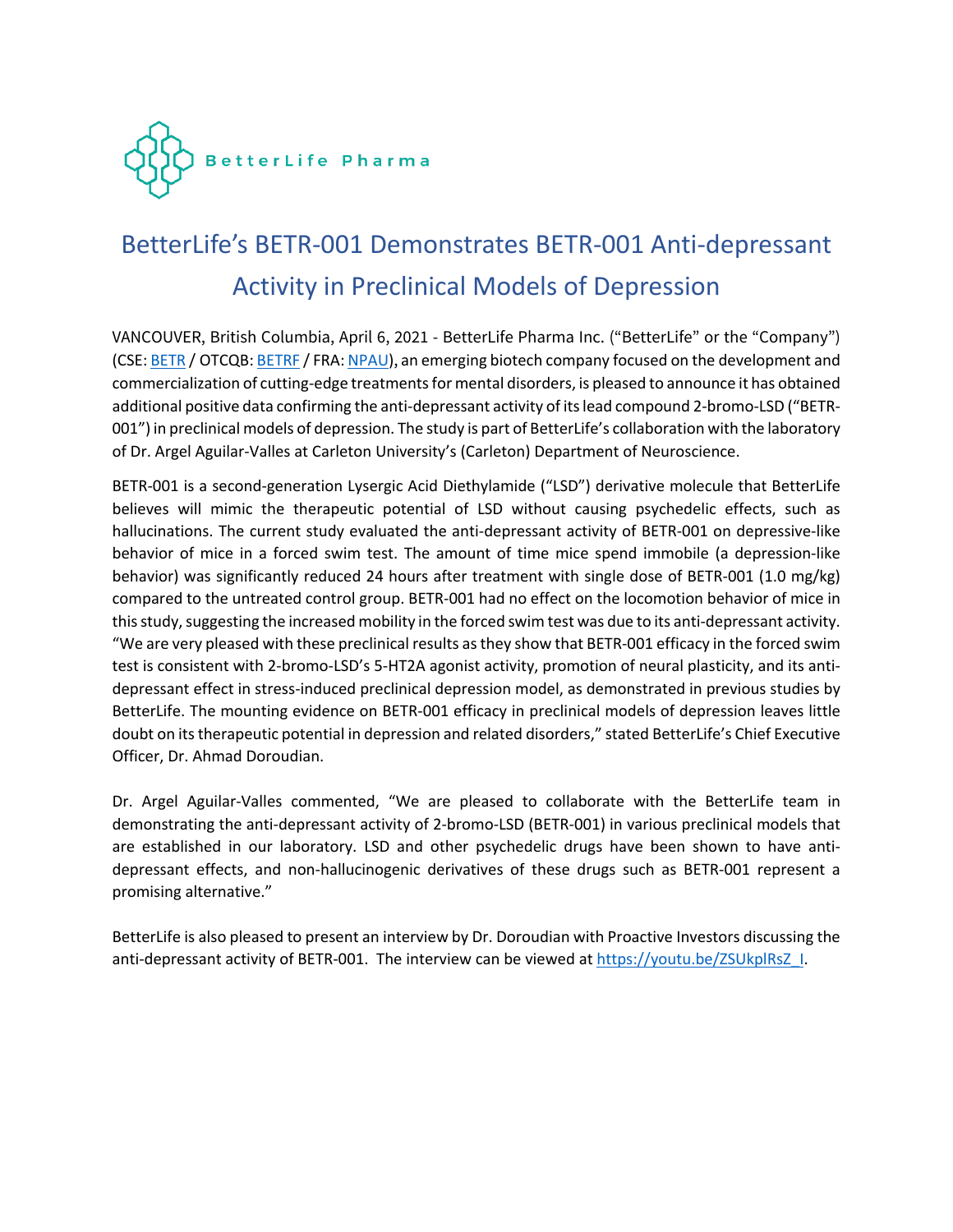## **About BetterLife Pharma**

BetterLife Pharma Inc. is an emerging biotechnology company primarily focused on developing and commercializing two compounds, BETR-001 and BETR-002, to treat neuro-psychiatric and neurological disorders.

BETR-001, which is in preclinical and IND-enabling studies, is a non-hallucinogenic and non-controlled LSD derivative in development and it is unique in that it is unregulated and therefore can be self-administered. BetterLife's synthesis patent for BETR-001 eliminates regulatory hurdles and its pending patent for composition and method of use covers treatment of depression, cluster headaches, post-traumatic stress disorder and other neuro-psychiatric and neurological disorders.

BETR-002, which is in preclinical and IND-enabling studies, is based on honokiol, the active anxiolytic ingredient of magnolia bark. BetterLife's pending method of use and formulations patent covers treatment of anxiety related disorders including benzodiazepine dependency.

BetterLife also owns a drug candidate for the treatment of viral infections such as COVID-19 and is in the process of seeking strategic alternatives for further development.

For further information, please visit BetterLife Pharma .

## **About the Department of Neuroscience at Carleton University**

Carleton Neuroscience has an international reputation for research on stress and its effects on brain functioning and mental health. The department has an interdisciplinary approach to understanding the emergence, prevention and treatment of mental and physical disorders.

For more information, please visit www.carleton.ca/neuroscience.

#### **Contact Information**

David Melles, Investor Relations Manager Email: David.Melles@blifepharma.com Phone: 1-778-887-1928

#### **Cautionary Note Regarding Forward-Looking Statements**

No securities exchange has reviewed nor accepts responsibility for the adequacy or accuracy of the content of this news release. This news release contains forward-looking statements relating to product development, licensing, commercialization and regulatory compliance issues and other statements that are not historical facts. Forward-looking statements are often identified by terms such as "will", "may", "should", "anticipate", "expects" and similar expressions. All statements other than statements of historical fact, included in this release are forward-looking statements that involve risks and uncertainties. There can be no assurance that such statements will prove to be accurate and actual results and future